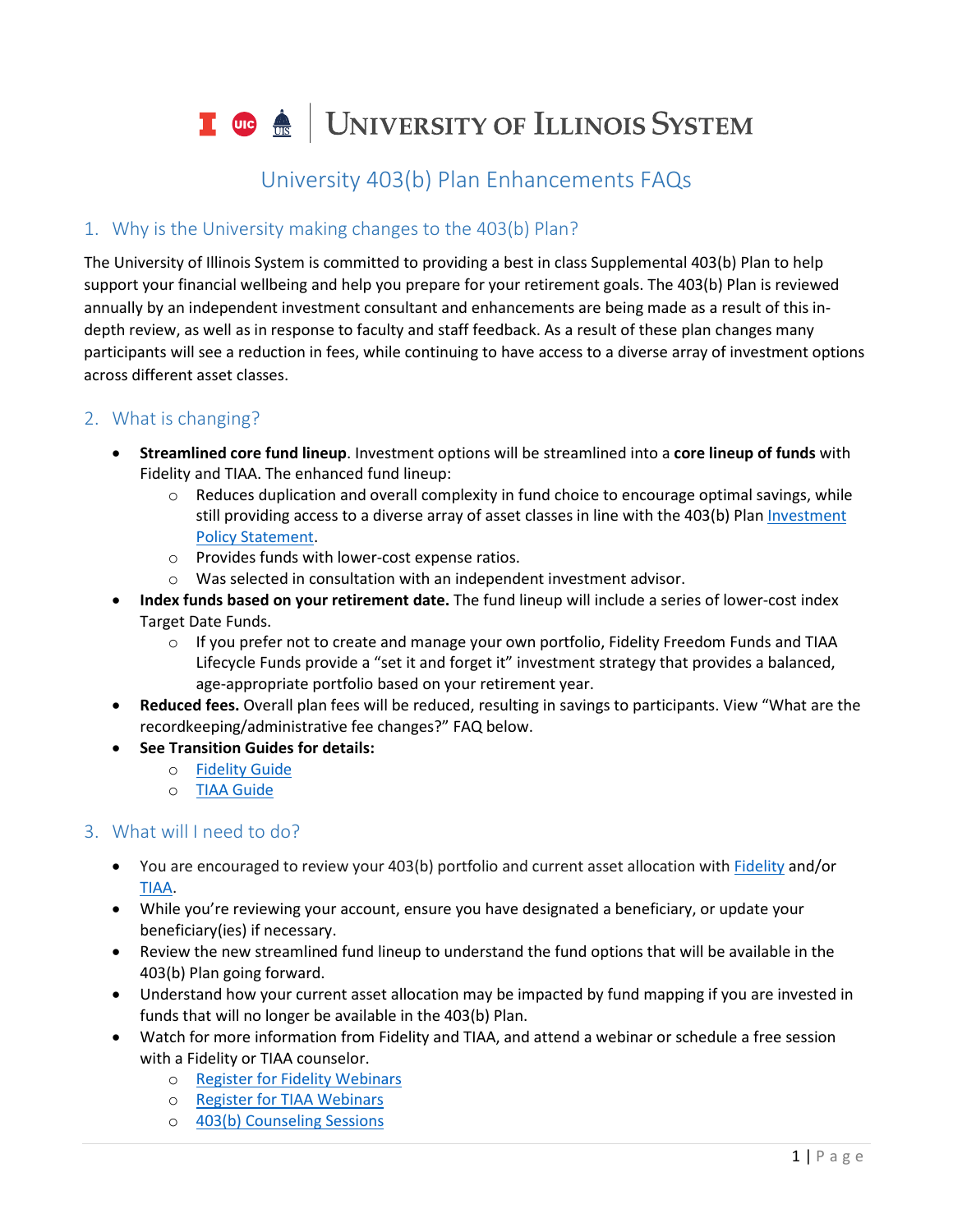# 4. How might my current asset allocation be impacted?

- If you have assets in funds that will no longer be available in the streamlined lineup, then those assets will be transferred or "mapped" into new funds with similar objectives and risk levels. If no similar fund is available, then your assets will be mapped into an age-appropriate Target Date Fund.
- There will be **no blackout dates** for this to occur and trades can be made on any business day. Prior to August 9, you may redirect your future contributions or exchange your current assets into any of the investment options **that will remain in the lineup**. However, new funds being added to the lineup, such as those from Vanguard, will not be available until August 9.
- **On and after August 9, 2021**, you can log into your account to review the results of the fund mapping.
- **After the mapping process is complete, you are strongly encouraged to review your portfolio to ensure the asset allocation is consistent with your retirement goals. You may make fund changes at any time (up to once per business day).**
- No action is required if you do not wish to choose funds different from your mapped funds.

#### 5. What are the administrative fee changes?

- The University reviews 403(b) Plan fees on a regular basis to ensure they are reasonable and as low as possible. The Plan charges an administrative fee, which covers costs for recordkeeping, accounting, consulting services, education and counseling, and other Plan and participant services.
- The administrative fee was most recently set at 6.0 basis points or .06% of assets. With the streamlined fund lineup, this fee **will decrease**, and will differ based on the investment company.
- Fidelity fees will decrease to 4.25 basis points or .0425% of assets (.0375% for recordkeeping plus .005% for other administrative costs).
- TIAA fees will decrease to 3.4 basis points or .034% of assets (.03% for recordkeeping plus .004% for other administrative costs).

#### 6. What is not changing?

- Investment options will continue to be offered by both [Fidelity](https://nb.fidelity.com/public/nb/uofi403b/home) an[d TIAA.](https://www.tiaa.org/public/tcm/uofi403b/home)
- All features of the Plan, other than the investment lineup, will remain the same, including your login credentials and process for making investment changes.
- The process to make contribution changes via  $My$  UI Info also remains the same.

### 7. What is the effective date of the change?

As of August 9<sup>th</sup>, your assets will be mapped into like funds, or into an age-appropriate Target Date Fund if no like fund exists. **On and after August 9, 2021**, you can log into your account to review the results of the fund mapping and make changes.

# 8. I'm currently in a fund that isn't on the new list of funds. Can I stay in this fund or do I have to move to one of the new funds?

- If a fund is not in the streamlined lineup, then it will no longer be available for investing. All assets will be moved automatically to the new fund menu effective August 9, 2021. **On and after August 9, 2021**, you can log into your account to review the results of the fund mapping.
- After the mapping process is complete, you are strongly encouraged to review your portfolio to ensure the asset allocation is consistent with your retirement goals. You may make fund changes at any time (up to once per business day).
- One exception is the following list of TIAA funds; which under TIAA rules, must allow current assets to remain, but will be closed to new contributions**:**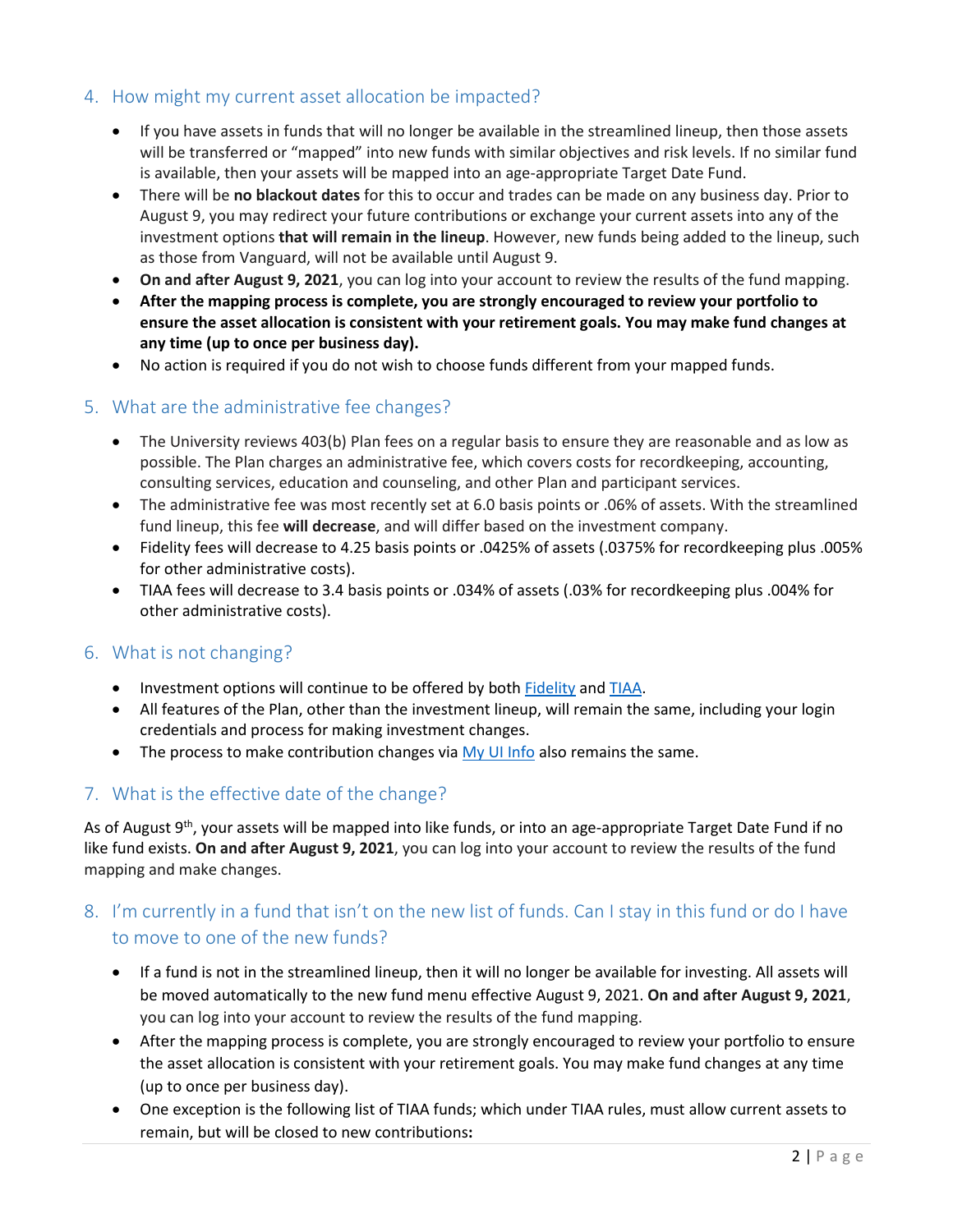- o CREF Bond Market Account
- o CREF Equity Index Account
- o CREF Global Equities Account
- o CREF Growth Account
- o CREF Inflation-Linked Bond Account
- o CREF Social Choice Account

#### 9. When do I have to elect my new fund options?

If you have a balance in, or new contributions directed to, your 403(b) Plan account, you are not required to take any action—the changes will happen automatically. As of August 9<sup>th</sup>, your assets will be mapped into like funds, or into an age-appropriate Target Date Fund if no like fund exists. On or after August 9<sup>th</sup>, you may make fund changes any time, up to once per business day. There is no deadline for making changes.

#### 10. Will I have time to complete research on the new fund options?

Yes, detailed information regarding fund mapping will be communicated from Fidelity and TIAA to Plan participants in early July. View the streamlined fund lineup (coming soon).

#### 11. How do I find information about the funds in the new streamlined fund lineup?

- Online Go to **Fidelity, TIAA**, or [Morningstar](https://www.morningstar.com/) and enter the ticker in the search field. The ticker for each fund is on the new [streamlined fund lineup.](https://www.hr.uillinois.edu/userfiles/Servers/Server_4208/file/Benefits/Retirement/403b/403bFundLineup.pdf)
- Call Fidelity at 800-343-0860 or TIAA at 800-842-2252 to request a prospectus, or with questions specific to your account.

#### 12. How was the new fund lineup selected?

The funds in the streamlined lineup were selected in consultation with an independent investment advisor to reduce duplication and overall complexity in fund choice, while still providing access to a diverse array of asset classes in line with the 403(b) Plan [Investment Policy Statement.](https://www.hr.uillinois.edu/userfiles/Servers/Server_4208/file/Benefits/Retirement/403b/UofI_InvestmentPolicyStatement.pdf) Additionally, streamlining the lineup allows the offering of new funds with lower-cost share classes, as well as an overall reduction in plan recordkeeping fees.

Understanding that employees have varying degrees of risk tolerance and time horizons that pertain to their retirement investment goals, funds were considered with the following objectives in mind:

- Review criteria, which include but are not limited to: performance, expenses and fees, style consistency, and the portfolio management team. These criteria were reviewed across multiple time periods and relative to the relevant benchmark, as well as peer group ranking.
- Offer plan participants a sufficient number of investment options that provide broad exposure to a variety of asset classes.
- Select investment options with reasonable expenses given their investment objectives and features.
- Choose investment options that historically have provided reasonable rates of return given their level of risk.

# 13. If I do not like the new fund options, can I move my assets into a plan outside the University 403(b) Plan?

While it is hoped there is something for everyone included in the streamlined fund lineup, employees who are eligible for a distribution may remove funds from the Plan. Salary deferrals may be distributed from the Plan upon the earlier of: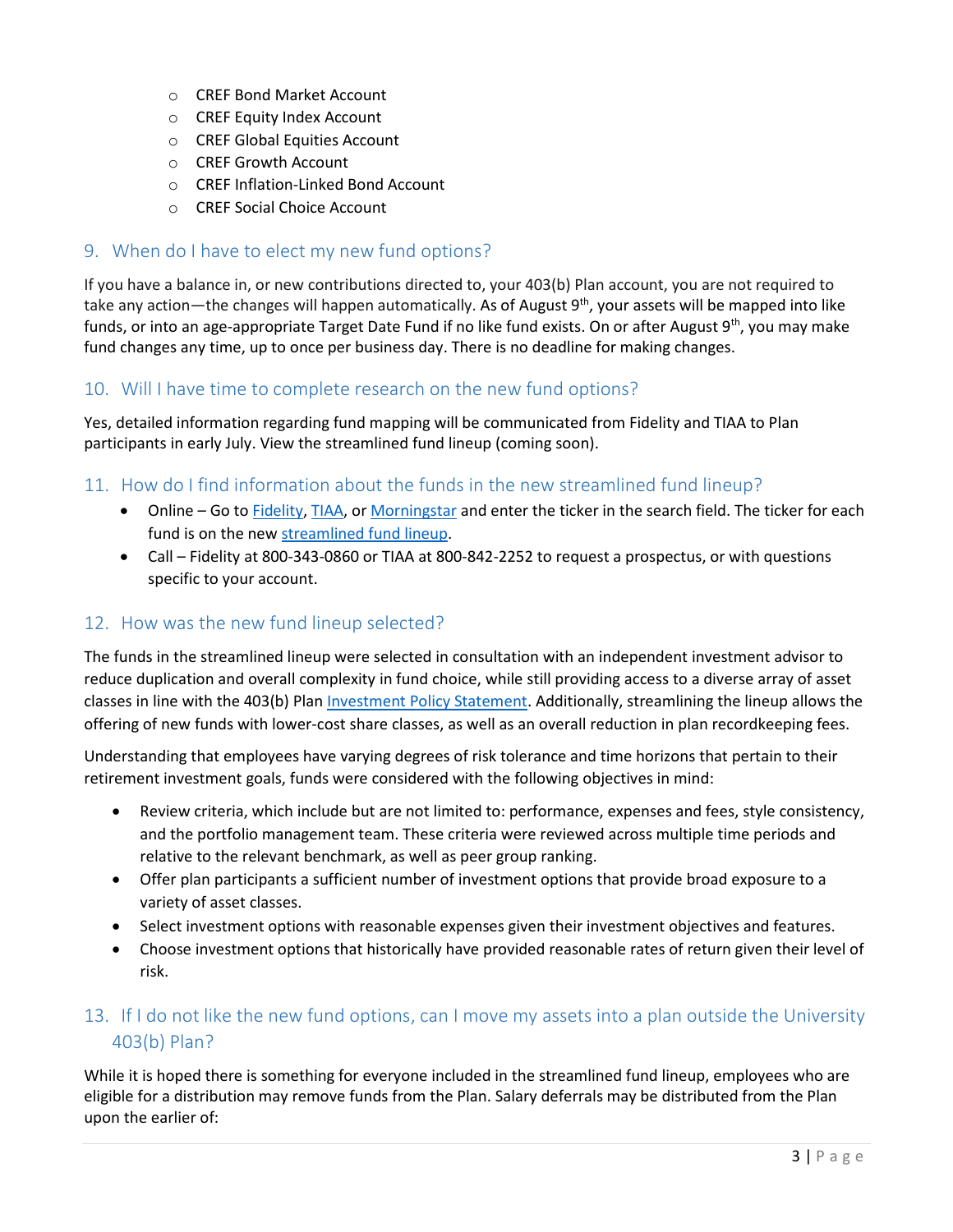- Separation from employment
- Death
- Total and permanent disability
- Attainment of age 59  $\frac{1}{2}$
- Financial hardship (for specific IRS-defined reasons)

# 14. Are there advantages to using the 403(b) Plan vs. an IRA?

Your financial adviser can help you determine the best retirement savings account for your needs. Regardless of your choice, the important thing is that you're saving! Following are some features to consider:

- 403(b) has a higher contribution limit.
	- o Under age 50 annual limit is \$19,500 for 403(b), and \$6,000 for IRA.
	- o Age 50 and above annual limit is \$26,000 for 403(b), and \$7,000 for IRA.
- 403(b) as a group plan may qualify for lower-cost share classes in some funds, and the University of Illinois monitors and negotiates administrative fees.
- 403(b) provides the ability to make traditional tax-deferred and/or Roth contributions.
- 403(b) allows the convenience of payroll deduction.

# 15. Can I move my funds from TIAA to Fidelity or from Fidelity to TIAA if I prefer the fund options under the other vendor?

Yes, investment changes may be made at any time within the options available at Fidelity and TIAA. Go to <https://www.hr.uillinois.edu/benefits/retirement/403b/sra> to open an account and designate future contributions with the other investment company. Call your current investment company for assistance with the transfer of current assets.

### 16. Which of my TIAA or Fidelity accounts do these changes impact?

These changes apply ONLY to your supplemental 403(b) account with the University of Illinois System. These changes do NOT apply to any other TIAA or Fidelity account you might have, such as with SURS, an IRA, or accounts from other employers.

### 17. How can I get more information?

Attend an informational webinar:

- [Register for Fidelity Webinars:](https://digital.fidelity.com/prgw/digital/wos/Events)
	- o Thursday, July 15 at 12:00 PM
	- o Monday, July 19 at 12:00 PM
	- o Wednesday, July 21 at 1:30 PM
	- o Friday, July 23 at 10:30 AM
	- o Tuesday, July 27 at 9:00 AM
	- o Thursday, July 29 at 12:00 PM
	- o Saturday, July 31 at 12:00 PM
	- o Monday, August 2 at 10:30 AM
	- o Wednesday, August 4 at 12:00 PM
	- o Friday, August 6 at 10:00 AM
- **[Register for TIAA Webinars:](https://www.cvent.com/c/calendar/0086f7d1-7a35-4bdd-ace7-4950065ffd15)** 
	- o Monday, July 12 at 11:00 AM
	- o Wednesday, July 21 at 10:00 AM